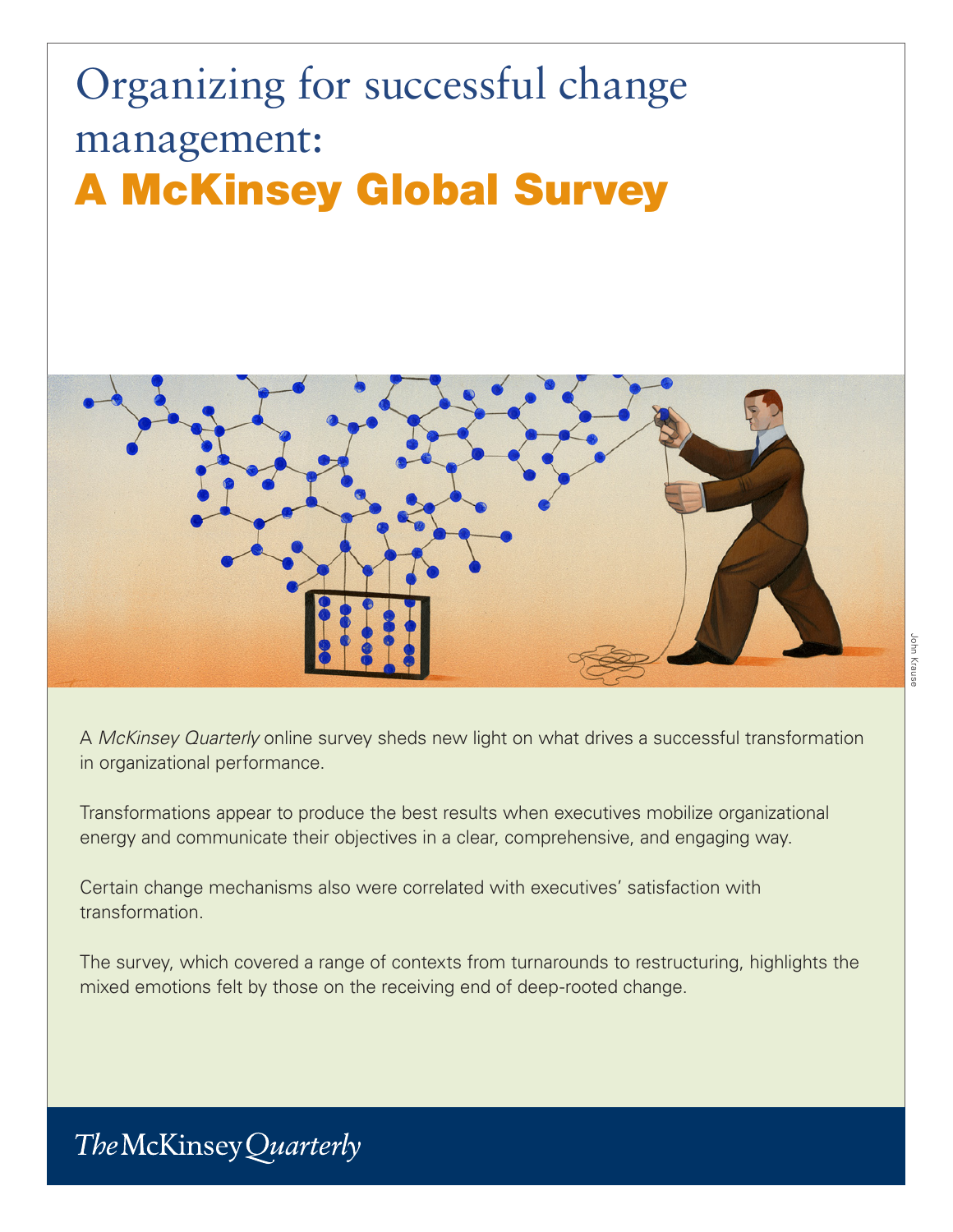# Organizing for successful change management: A McKinsey Global Survey

*Executives say energy and communication are essential for a successful business transformation.*

The most successful transformations of business performance occur when executives mobilize and sustain energy within their organizations and communicate their objectives clearly and creatively, according to a new online survey conducted by *The McKinsey Quarterly*. 1 Executives further improve their chances for success if they significantly raise employee expectations, actively change people's behavior, and engage the attention of individuals at all levels of the organization, from top management to the front line.

These and other insights into the changemanagement process emerge from the survey, in which executives were invited to assess and characterize one transformation they had been involved in during the previous five years. For this purpose, we defined a transformation as a coordinated program, in companies or business units, that typically involves fundamental changes to the organization's strategy, structures, operating systems, capabilities, and culture.

 $\overline{2}$ 

<sup>&</sup>lt;sup>1</sup>The McKinsey Quarterly conducted the survey in June 2006 and received 1,536 responses from a worldwide representative sample of executives at publicly and privately held businesses across a full range of industries, as well as nonprofit and governmental organizations.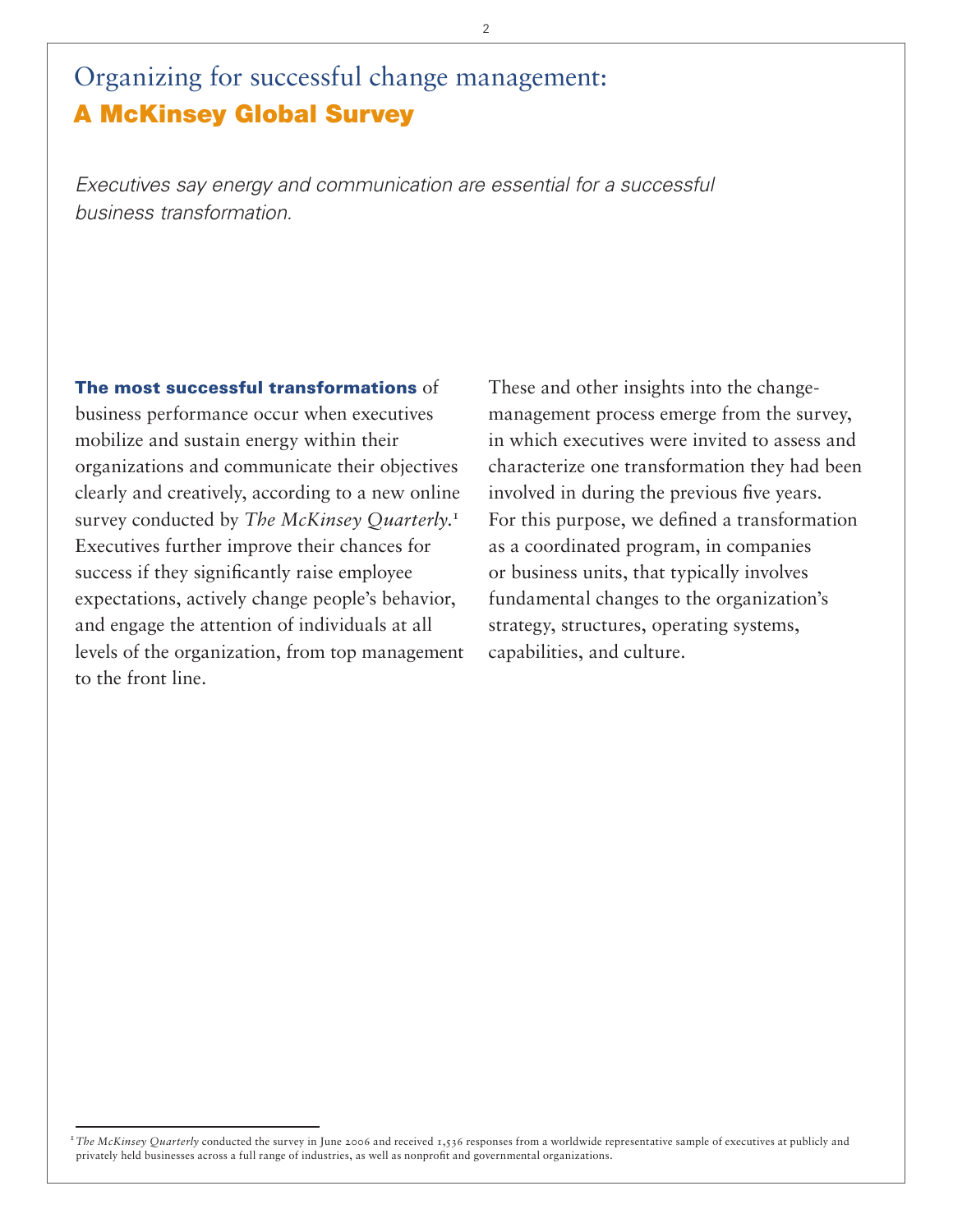#### Why change?

Transformations come in various shapes. Cost cutting, not surprisingly, is a consistent theme, with more than half of the respondents agreeing that it was a major goal. Half say their company's main objective was moving from good performance to great performance, with 41 percent observing that their company's transformation was the result of a restructuring: merging, splitting up, or divesting a part of the organization. Only 27 percent of the executives were involved with turning around a crisis situation—perhaps the best-known and most headline-grabbing context for change (Exhibit 1).

## Exhibit 1

% of respondents who have experienced a performance transformation in past 5 years<sup>1</sup>



Source: June 2006 *McKinsey Quarterly* global survey of business executives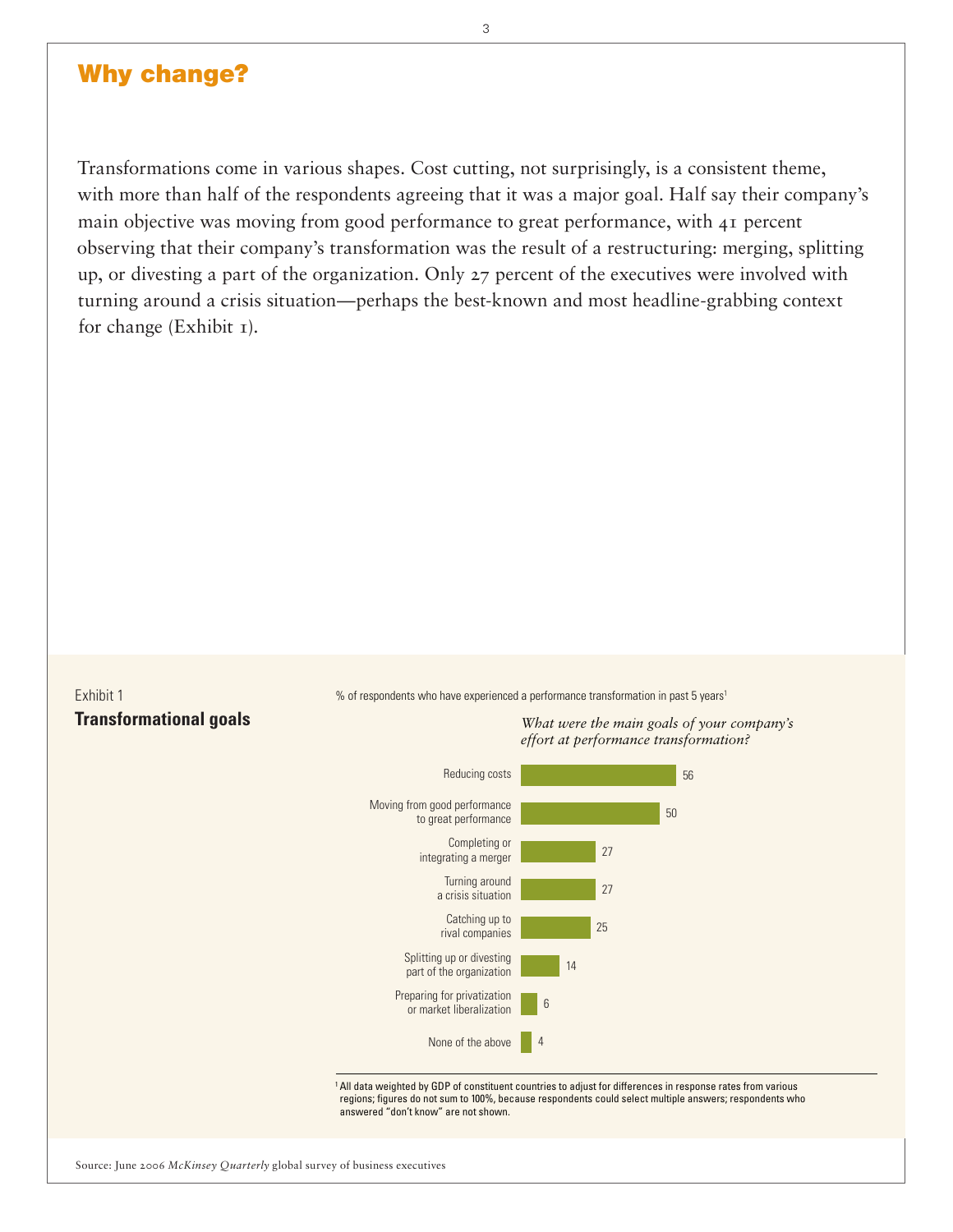#### Success is the norm

We asked executives to judge the success of the transformation in two ways. One was to gauge the company's subsequent performance, such as its profitability, return on capital employed, market value, and the like. The other was to measure the extent to which the process laid a foundation for sustaining corporate health over the longer term—through, for example, upgraded capabilities, closer relationships with customers or suppliers, and a positive shift in organizational culture. Respondents are a little more positive about the first yardstick, with 38 percent saying that the transformation was "completely" or "mostly" successful at improving performance, compared with 30 percent similarly satisfied that it improved their organization's health. Around a third declare that their organizations were "somewhat" successful on both counts. About one in ten admit to having been involved in a transformation that was "completely" or "mostly" unsuccessful (Exhibit 2).

#### Exhibit 2 **Evaluating performance and health**

% of respondents who have experienced a performance transformation in past 5 years<sup>1</sup>

*How successful was the transformation at improving your organization's performance?*<sup>2</sup>

*How successful was the transformation at equipping the organization for sustained, long-term performance?*<sup>3</sup>



<sup>1</sup> All data weighted by GDP of constituent countries to adjust for differences in response rates from various regions; excludes respondents who answered "don't know"; figures may not sum to 100%, because of rounding. 2 As measured by, eg, profitability, return on capital employed, market value, lead-time reduction, inventory reduction.  $^3$ With, eg, upgraded capabilities, closer relationships with customers or suppliers, preventive maintenance, or a positive shift in organizational culture.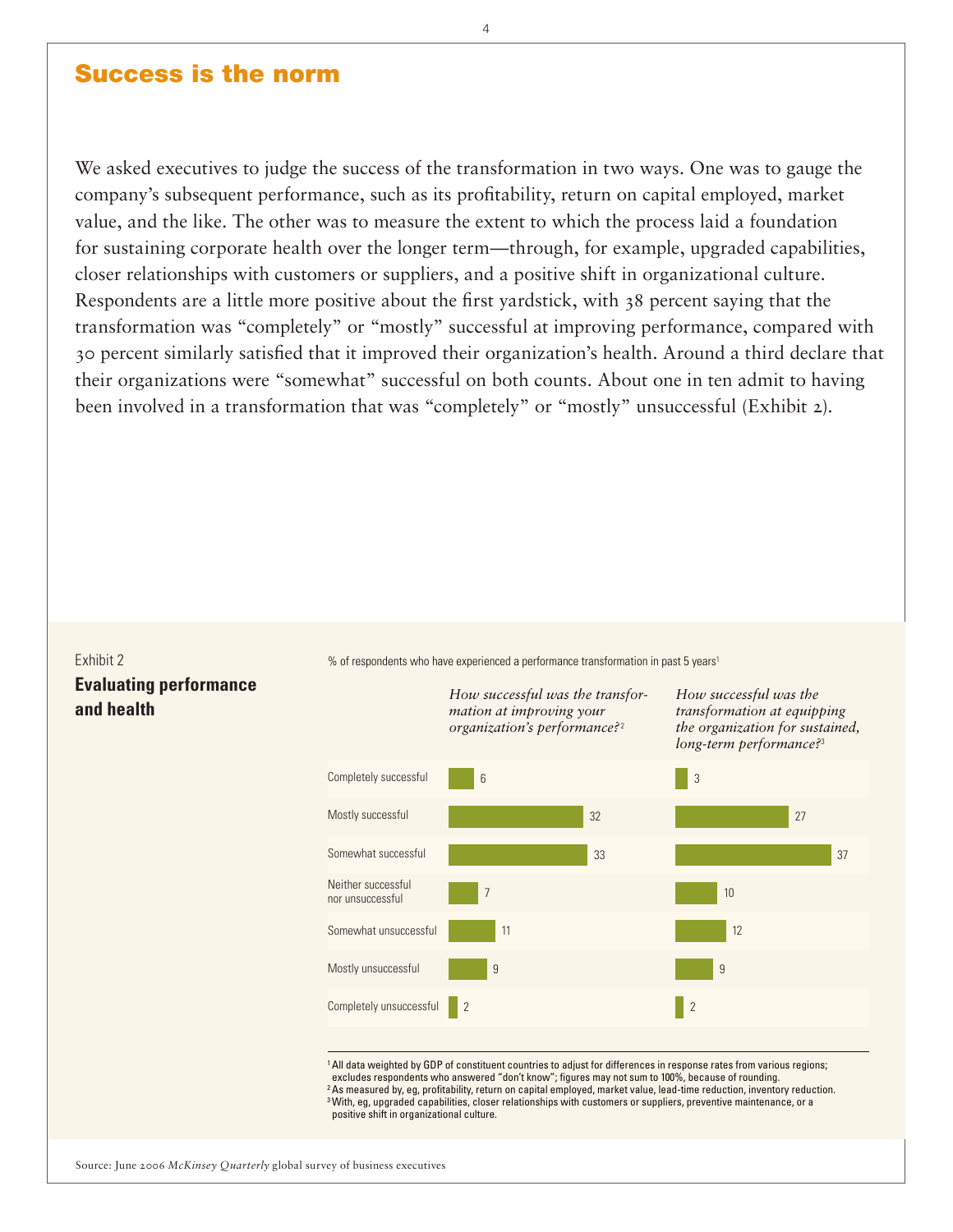#### Transformation takes energy

When we compare the subsequent responses of the 38 percent who characterize their company's transformation as "completely" or "mostly" successful (that is, those who are the top performers) with the entire sample, a striking observation comes to light. Whereas around 30 percent of *all* surveyed executives involved in a transformation say that their organization was "completely" or "mostly" successful at mobilizing energy, this number jumps to more than 55 percent when the responses of only the top performers are included. With regard to *sustaining* that energy, 57 percent of top performers, compared with 28 percent overall, say that their organization was "completely" or "mostly" successful. The contrast between top and bottom performers is even greater (Exhibit 3).

#### Exhibit 3 **Evaluating organizational energy**

% of respondents who have experienced a performance transformation in past 5 years1

Respondents who report transformation was:

Successful2







1All data weighted by GDP of constituent countries to adjust for differences in response rates from various regions; exclueds respondents who answered "don't know"; figures may not sum to 100%, because of rounding. 2 Successful includes respondents who reported transformation was "completely/mostly successful"; unsuccessful includes respondents who answered "mostly/completely unsuccessful."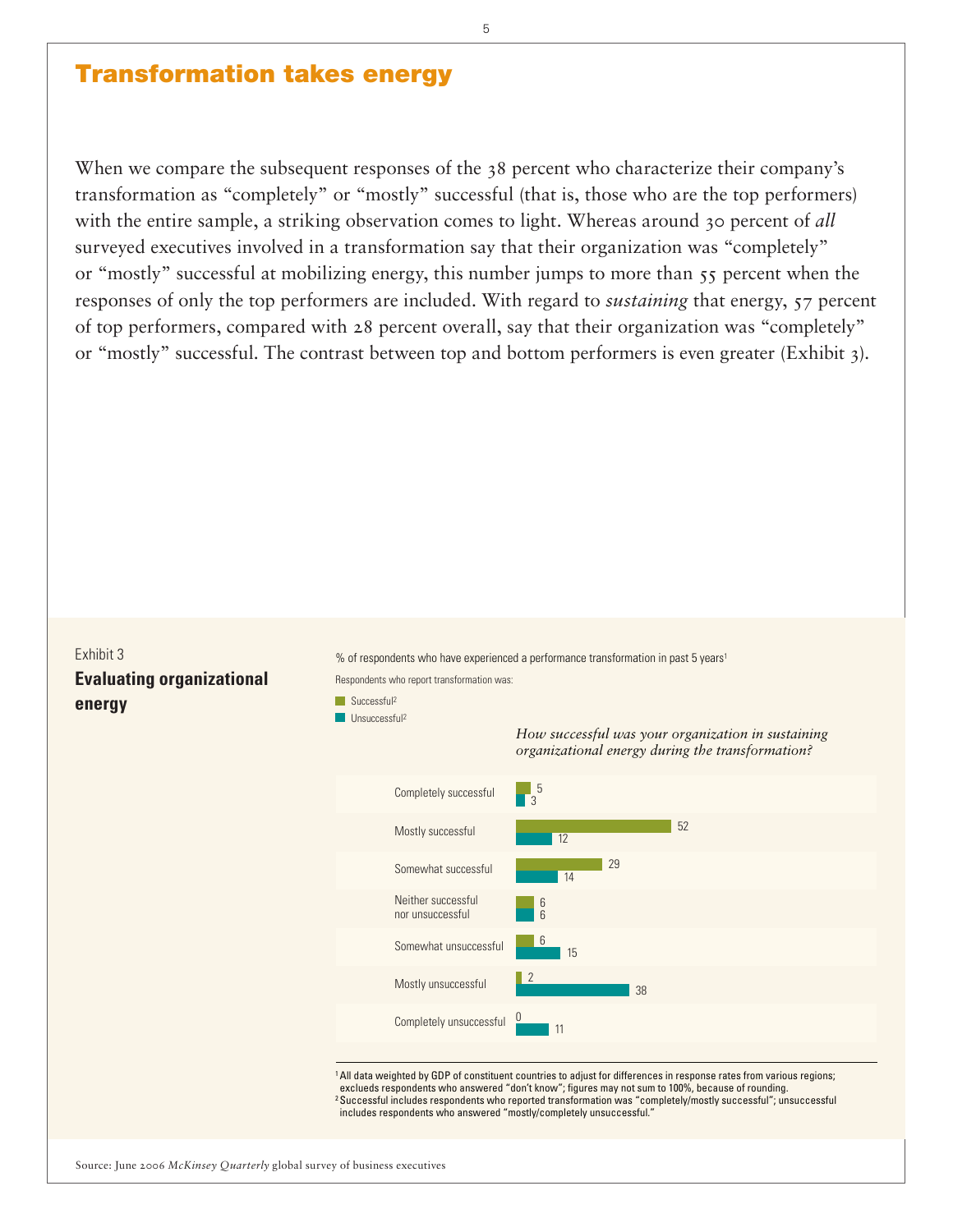#### Energy boosters

Asked about the mechanisms the executives used to mobilize and sustain energy, they strongly emphasize the impact of clear, comprehensive, and compelling communication. A majority of all respondents say their organization sought to define clear goals for the next one to two years and communicated the transformation as a compelling story, and a little under half say that their company offered an inspiring view of a better long-term future. Again, the top performers are markedly more enthusiastic about some of the factors that underpin these themes. Three in four, for instance, say that the setting of clear goals was a part of their program. Two-thirds of those respondents say that their company integrated the goals of the transformation program into processes such as budgeting, performance management, and recruiting. And nearly three in five of them say that successes were acknowledged regularly and publicly (Exhibit 4).

#### Exhibit 4 **How to mobilize and sustain energy**

% of respondents who have experienced a performance transformation in past 5 years1

Respondents who report transformation was:

- $\blacksquare$  Successful<sup>2</sup>
- $\Box$  Ilneuccessful2

#### *What mechanisms were used to mobilize personal or organizational energy during your organization's transformation?*



*What mechanisms were used to sustain personal or organizational energy during* 

*the transformation?*

1All data weighted by GDP of constituent countries to adjust for differences in response rates from various regions; figures do not sum to 100%, because respondents could select multiple answers.

2 Successful includes respondents who reported transformation was "completely/mostly successful"; unsuccessful includes respondents who answered "mostly/completely unsuccessful."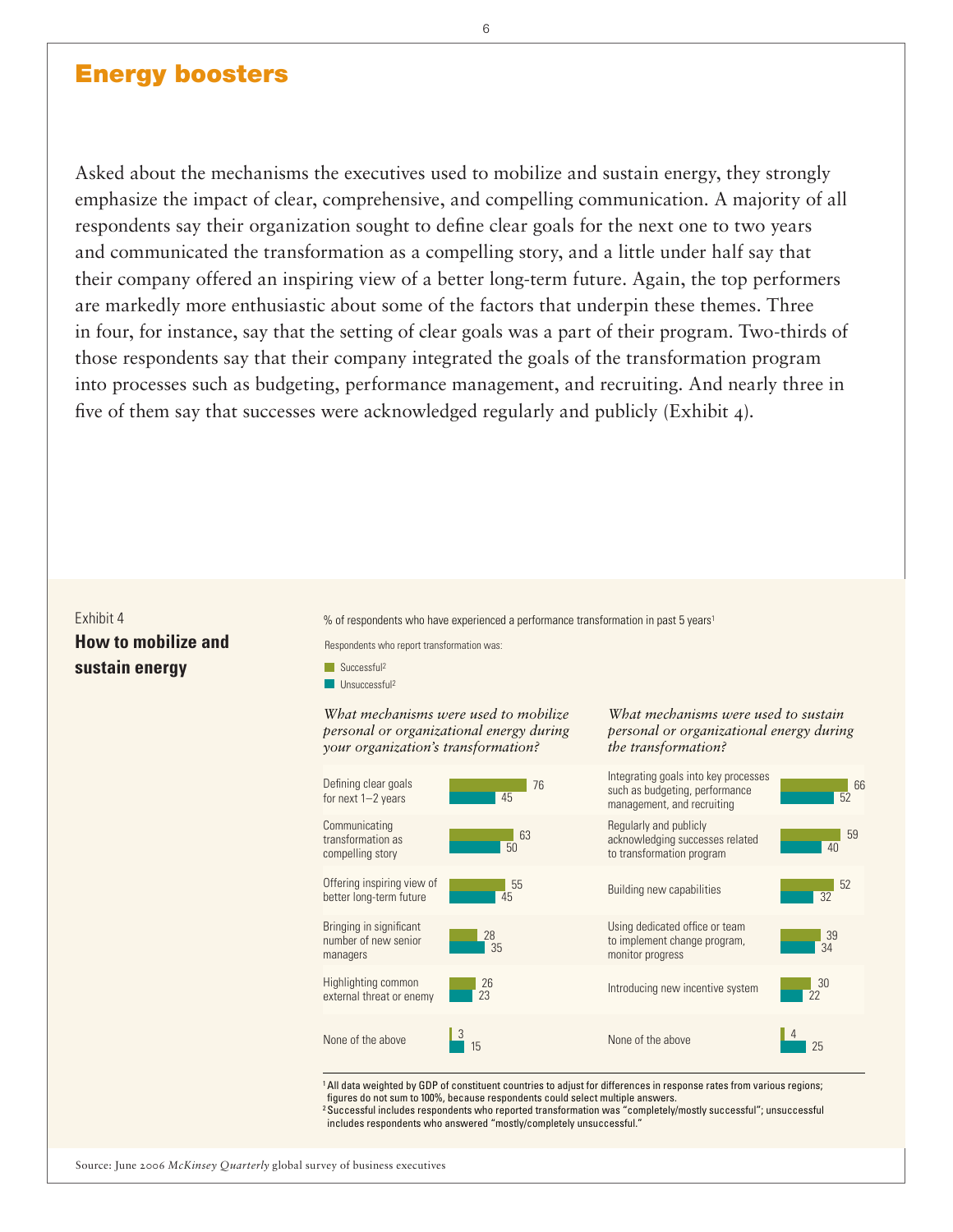### The ingredients of success

Further correlations can be made between executives' reports of success in their transformation efforts and specific features of their transformation programs. Respondents with the most successful transformations reckon that their company was conspicuously more effective than the others at raising expectations about future performance, addressing short-term performance, engaging people at all levels of the organization, including a clear and coordinated program design, and making the change visible—through, say, new IT tools or physical surroundings (Exhibit  $\zeta$ ). These results reinforce our conviction that confronting these challenges significantly increases the odds for successful change.

#### Exhibit 5 **What worked?**

% of respondents who have experienced a performance transformation in past 5 years1

Respondents who report transformation was:

- Successful<sup>2</sup>
- Unsuccessful<sup>2</sup>

#### *Your organization's transformation was completely or mostly successful in the following aspects:*



1All data weighted by GDP of constituent countries to adjust for differences in response rates from various regions; figures do not sum to 100%, because respondents could select multiple answers.

2 Successful includes respondents who reported transformation was "completely/mostly successful"; unsuccessful includes respondents who answered "mostly/completely unsuccessful."

<sup>3</sup> For example, new processes, different IT tools, new physical surroundings, a new logo.